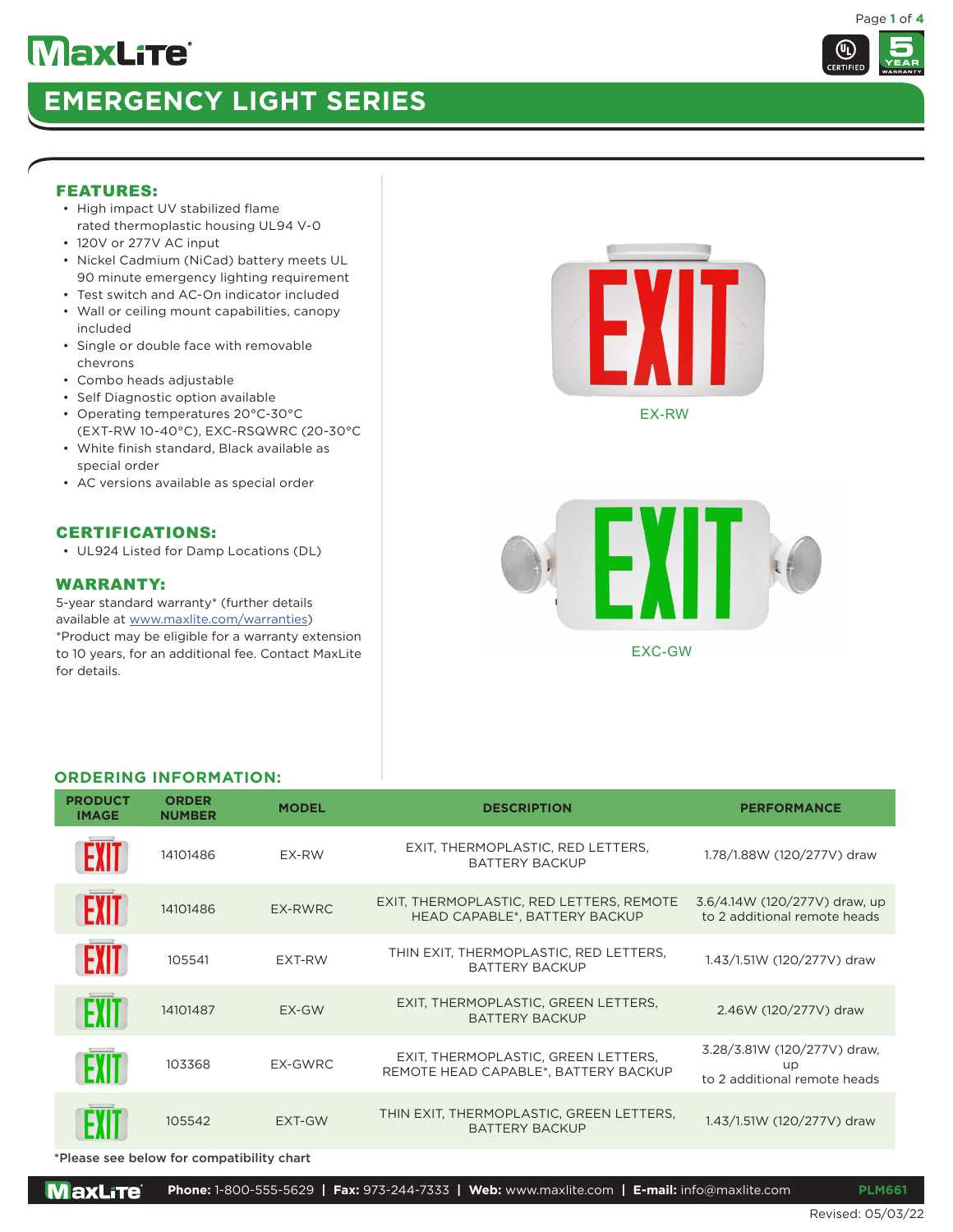### **ORDERING INFORMATION:**

| <b>PRODUCT</b><br><b>IMAGE</b> | <b>ORDER</b><br><b>NUMBER</b> | <b>MODEL</b>   | <b>DESCRIPTION</b>                                                                                      | <b>PERFORMANCE</b>                                                                 |  |
|--------------------------------|-------------------------------|----------------|---------------------------------------------------------------------------------------------------------|------------------------------------------------------------------------------------|--|
| <b>OF EXIT OF</b>              | 14101488                      | EXC-RW         | EXIT & EMERGENCY COMBO, THERMOPLASTIC,<br>RED LETTERS, BATTERY BACKUP                                   | 76 lumens per head, 5/4.8W<br>draw (120/277V)                                      |  |
| <b>CEXIT OF</b>                | 103370                        | EXC-RWRC       | EXIT & EMERGENCY COMBO, THERMOPLASTIC,<br>RED LETTERS, REMOTE HEAD CAPABLE*,<br><b>BATTERY BACKUP</b>   | 76 lumens per head, 5/4.8W<br>draw (120/277V), up to 2<br>additional remote heads  |  |
| <b>CEXIT</b>                   | 105543                        | EXTC-RW        | THIN EXIT & EMERGENCY COMBO,<br>THERMOPLASTIC, RED LETTERS,<br><b>BATTERY BACKUP</b>                    | 32 lumens per head<br>1.66/1.85W (120/277V) draw                                   |  |
| R FYIT RO                      | 14101489                      | <b>EXC-GW</b>  | EXIT & EMERGENCY COMBO, THERMOPLASTIC,<br><b>GREEN LETTERS. BATTERY BACKUP</b>                          | 76 lumens per head, 3.9W draw<br>(120/277V)                                        |  |
| <b>OF FXIT 10</b>              | 103371                        | EXC-GWRC       | EXIT & EMERGENCY COMBO, THERMOPLASTIC,<br>GREEN LETTERS, REMOTE HEAD CAPABLE*,<br><b>BATTERY BACKUP</b> | 76 lumens per head, 3.9W draw<br>$(120/277V)$ , up to 2 additional<br>remote heads |  |
|                                | 105544                        | <b>EXTC-GW</b> | THIN EXIT & EMERGENCY COMBO,<br>THERMOPLASTIC, GREEN LETTERS,<br><b>BATTERY BACKUP</b>                  | 32 lumens per head<br>1.66/1.85W (120/277V) draw                                   |  |
|                                |                               |                |                                                                                                         |                                                                                    |  |

\*Please see below for compatibility chart

#### **SPECIAL ORDER QUICK SHIP ITEMS:**

| <b>PRODUCT</b><br><b>IMAGE</b> | <b>ORDER</b><br><b>NUMBER</b> | <b>MODEL</b> | <b>DESCRIPTION</b>                                                                       | <b>PERFORMANCE</b>                                                        |  |
|--------------------------------|-------------------------------|--------------|------------------------------------------------------------------------------------------|---------------------------------------------------------------------------|--|
| <b>EXIT</b>                    | 105935                        | EX-RWSD      | EXIT, THERMOPLASTIC, RED LETTERS, SELF<br>DIAGNOSTIC, BATTERY BACKUP                     | 264 lumens per head,<br>1.78/1.88W (120/277V) draw                        |  |
|                                | 106238                        | EX-RW2WL     | EXIT, THERMOPLASTIC, RED LETTERS<br>DOUBLE SIDED, WET-LOCATION,<br><b>BATTERY BACKUP</b> | 1.78/1.88W (120/277V) draw,<br>WL housing 12<br>$5/8$ " x 8 1/8" x 2 1/2" |  |

#### **ACCESSORIES:**

| <b>PRODUCT</b><br><b>IMAGE</b> | <b>ORDER</b><br><b>MODEL</b><br><b>NUMBER</b> |       | <b>DESCRIPTION</b>        | <b>PERFORMANCE</b>                                                                          |
|--------------------------------|-----------------------------------------------|-------|---------------------------|---------------------------------------------------------------------------------------------|
|                                | 105538                                        | EM-WG | Emergency/Exit Wire Guard | 16"x14"x7", hardware for<br>internal wall mounting included.<br>2 required for combos (EXC) |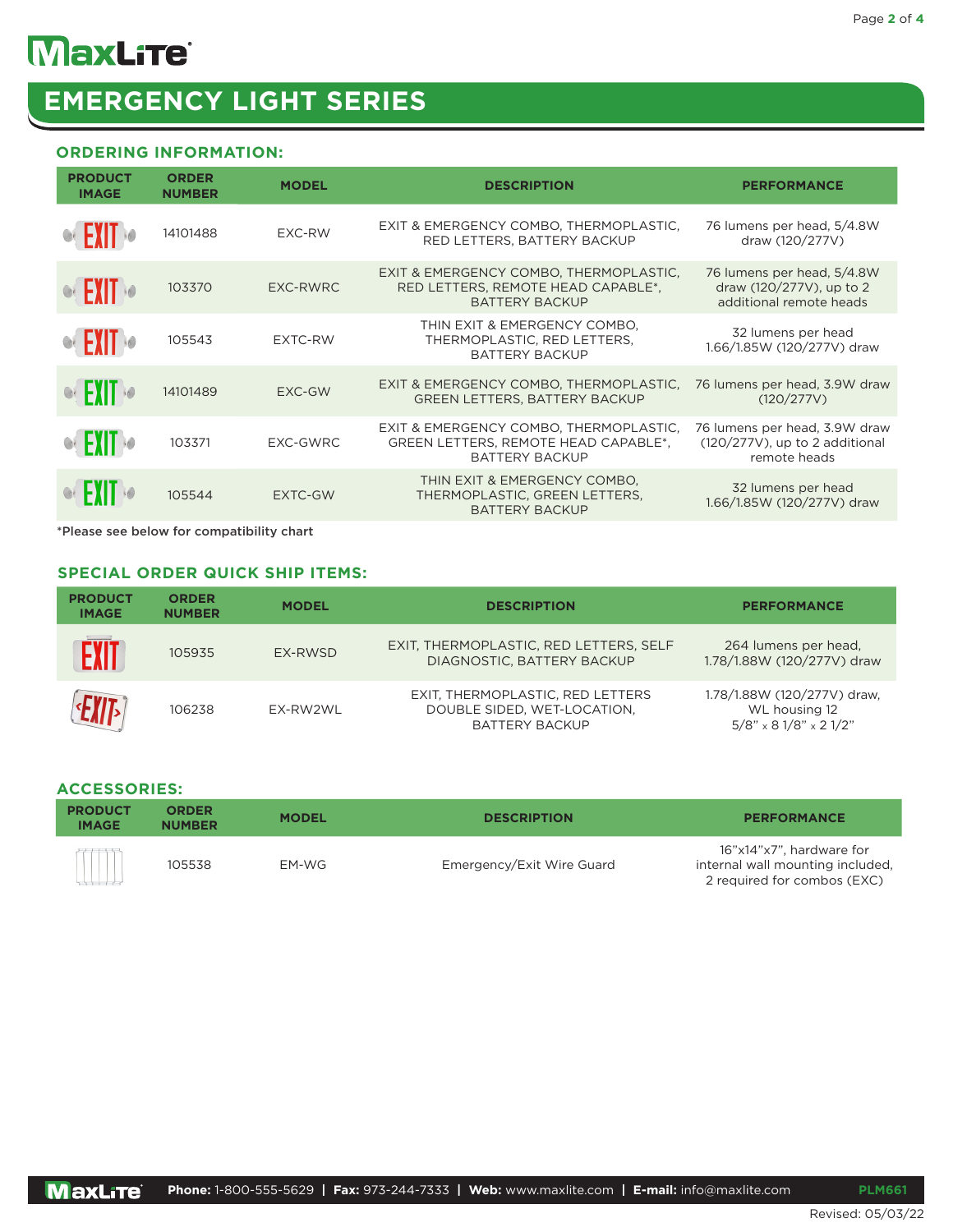# **EMERGENCY LIGHT SERIES**

| <b>REMOTE HEAD</b><br><b>COMPATABILITY:</b> | <b>EXIT LIGHTS</b><br># OF REMOTE HEADS SUPPORTED |                   |         |                    |            |
|---------------------------------------------|---------------------------------------------------|-------------------|---------|--------------------|------------|
| <b>REMOTE HEADS</b>                         | $\mathbf{F}$                                      | <b>EXIT &amp;</b> | EXIT    | <b>CEXIT &amp;</b> | EXIT<br>用  |
|                                             | EX-GWRC                                           | EXC-GWRC          | EX-RWRC | EXC-RWRC           | EXC-RSQWRC |
| ERI-SW                                      | 2                                                 | 2                 | 2       | 2                  | 2          |
| ERI-2HW                                     |                                                   |                   | 1       |                    |            |
| ERO-SW                                      | $\overline{2}$                                    | 2                 | 2       | 2                  | 2          |
| ERO-2HW                                     |                                                   |                   |         |                    |            |